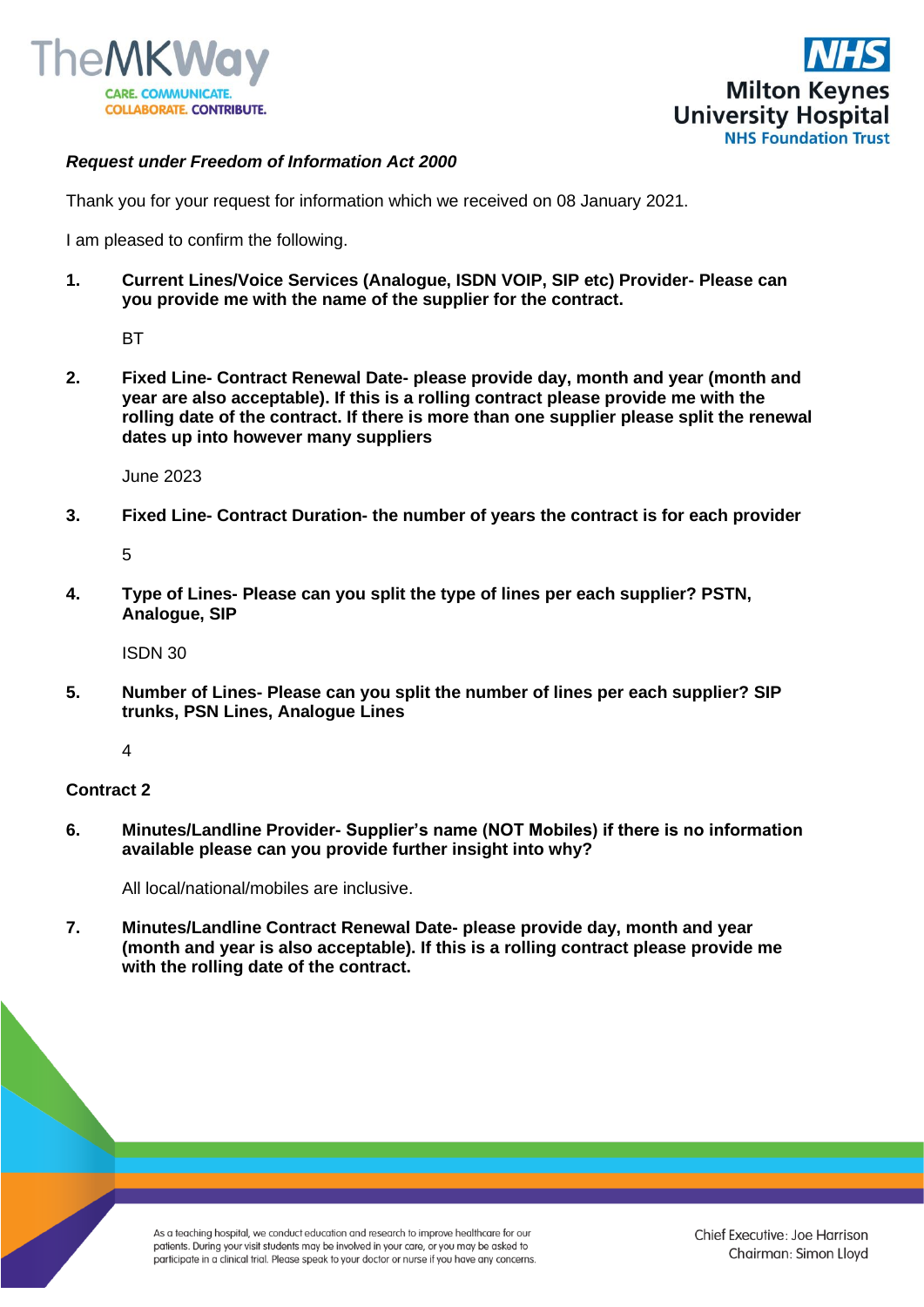June 2023

**8. Minutes Landline Monthly Spend- Monthly average spend on calls for each provider. An estimate or average is acceptable.**

8k (£)

**9. Minute's Landlines Contract Duration: the number of years the contract is with the supplier.**

5

**10. Number of Extensions- Please state the number of telephone extensions the organisation currently has. An estimate or average is acceptable.**

3000

## **Contract 3**

**11. Fixed Broadband Provider- Supplier's name if there is not information available please can you provide further insight into why?**

The Trust has decided to withhold this information on the basis of the exemption in Section 36(2)(c) of the Freedom of Information Act. Section 36(2) - (prejudice to effective conduct of public affairs) This information is being withheld due to the risk associated with revealing information that could be used to compromise the security of infrastructure, systems and information.

**12. Fixed Broadband Renewal Date- please provide day, month and year (month and year is also acceptable). If this is a rolling contract please provide me with the rolling date of the contract. If there is more than one supplier please split the renewal dates up into however many suppliers**

As above

**13. Fixed Broadband Annual Average Spend- Annual average spend for each broadband provider. An estimate or average is acceptable.**

As above

## **Contract 4**

**14. WAN Provider- please provide me with the main supplier(s) if there is no information available please can you provide further insight into why?**

The Trust has decided to withhold this information on the basis of the exemption in Section 36(2)(c) of the Freedom of Information Act. Section 36(2) - (prejudice to effective conduct of public affairs) This information is being withheld due to the risk associated with revealing information that could be used to compromise the security of infrastructure, systems and information.

**15. WAN Contract Renewal Date- please provide day, month and year (month and year are also acceptable). If this is a rolling contract please provide me with the rolling**